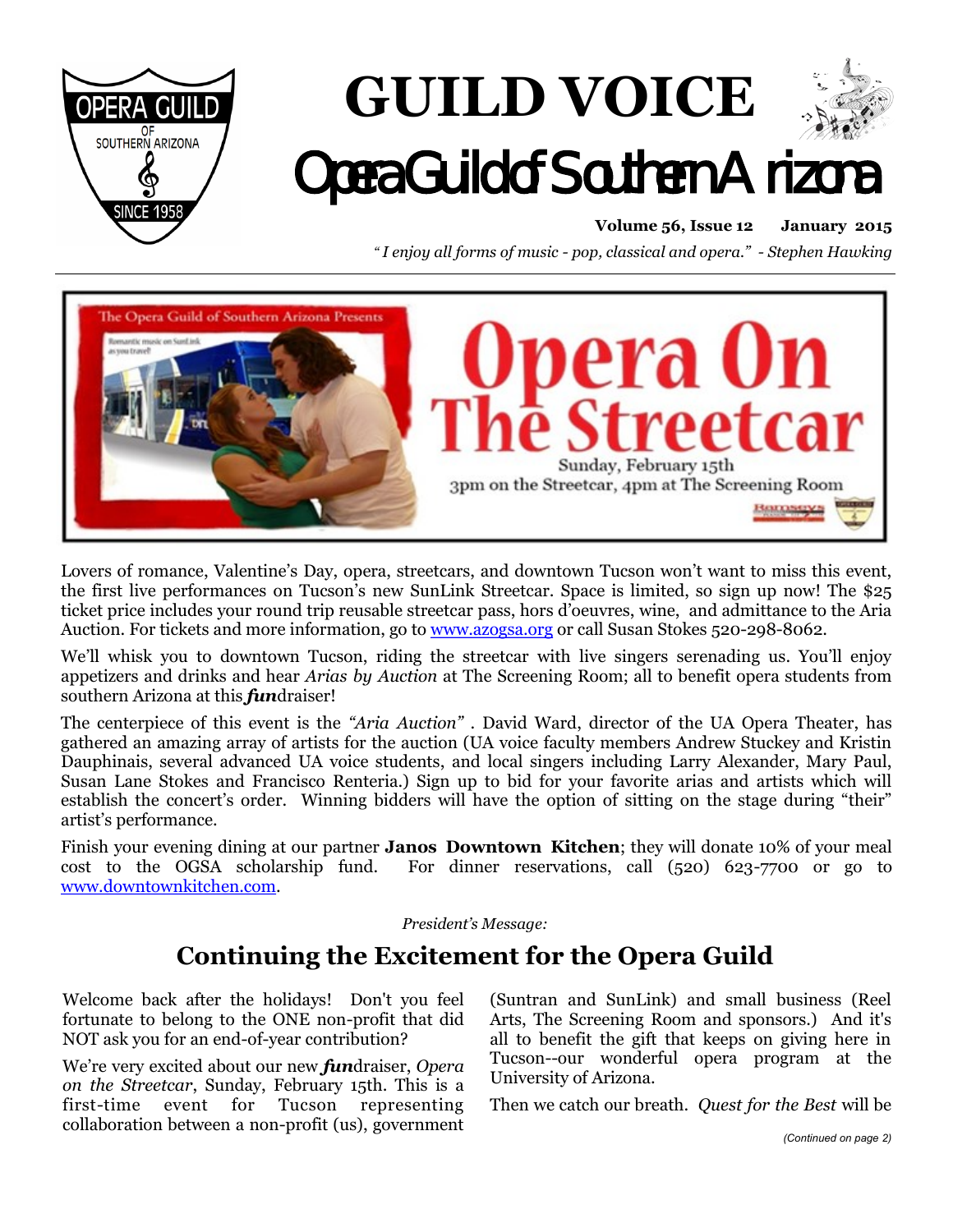*President's message continued from page 1 Continuing the Excitement* 

upon us on Saturday, March 28th, when we will be back in Holsclaw Hall at the UA. Last year we donated almost \$10,000 onstage to the winners of the competition--all of whom had been selected by you, the audience.

In 2013-14, we were the largest private donor to the University of Arizona opera program. We can only continue that if each of us steps up to the plate, and opens our hearts, and wallets. The gift of beautiful music sung by energetic and vital young people keeps us alive to the beauty of our world. And in a world that seems increasingly chaotic, with the deeds of darkness shadowing the map, it's important to maintain that precious fragment of beauty. Nothing shows the futility of vengeance with more power than opera; no moment in the theatre communicates the heartbreak of love and longing with more

tenderness. We need this in our lives and our students need us.

In April, I'll be handing over the gavel to our First Vice President, Judi Hasbrouck. It's a bit earlier than scheduled, but my husband John, UA Professor Emeritus of Russian Studies, has been named a visiting scholar at St. Antony's College, Oxford University, England, for Trinity Term (April 18-June 26th.) and we'll be in residence there. Any and all of the Opera Guild who will be in England during those months is welcome to contact me by email to join us for lunch or tea at St. Antony's.

In the meantime, Judi is a dynamo who will take this organization to new heights!

Let's make the 2014-2015 opera year our biggest success ever!  $\sim \sim$  Carol Garrard, President

# **Notes from our Winners and Scholarship/Grant Recipients**

Our greatest reward as members of the Opera Guild is the thanks of the students we help to launch their careers. Below is a sampling of letters from recent beneficiaries of *your* support.

"..because of your support, I was able to participate in La Musica Lirica in Novafeltria, Italy. It was an absolutely wonderful experience. I had an amazing time and improved my Italian abilities and refining my craft..."

"...your generous support allowed me to audition for Lyric Opera of Chicago, Ryan Opera Center Young Artist Program, the semi-finals of the Florida Grand Opera Young Artist Program in Miami and the Arizona Young Artist Program in Phoenix. You gave me the opportunity to get out there and perform..."

"...your support allowed me to spend my summer at the Aspen Music Festival and School where I received weekly voice lessons and frequent coaching and master classes with renowned musicians and directors from prestigious institutions including the Julliard School and the Lyric Opera of Chicago. I made many wonderful friendships and professional connections...this allowed me to have the best summer of my life..."

"...thank you for Quest for the Best and your grants program and the opportunity to perform in your opera previews. I am truly grateful to your organization for the support of young singers…"

"...I want to express my gratitude for your generous support of my summer project, attending the Vancouver International Song Institute. My time was spent in seminars, coachings, singing recitals and lectures with some of the most well-renowned scholars, professors, pianists and singers in the world…"

"...thank you so much for supporting my summer program at La Musica Lirica in Italy. I was able to perform in Novafeltria and Cesena, Italy, and had the opportunity to sing in the Master Class with maestro Alberto Zedda. I learned Italian diction in detail and bel canto singing style. It was the most wonderful and precious time in my life for being a good opera singer and a summer I will never forget…"

"…words cannot express how grateful I am to have received your financial award that allowed me to attend the Saarburg International Music Festival & School in Germany. It was the first summer voice program that I had ever attended and the experiences that I gained will keep with me forever. I am truly blessed and it is all thanks to you…"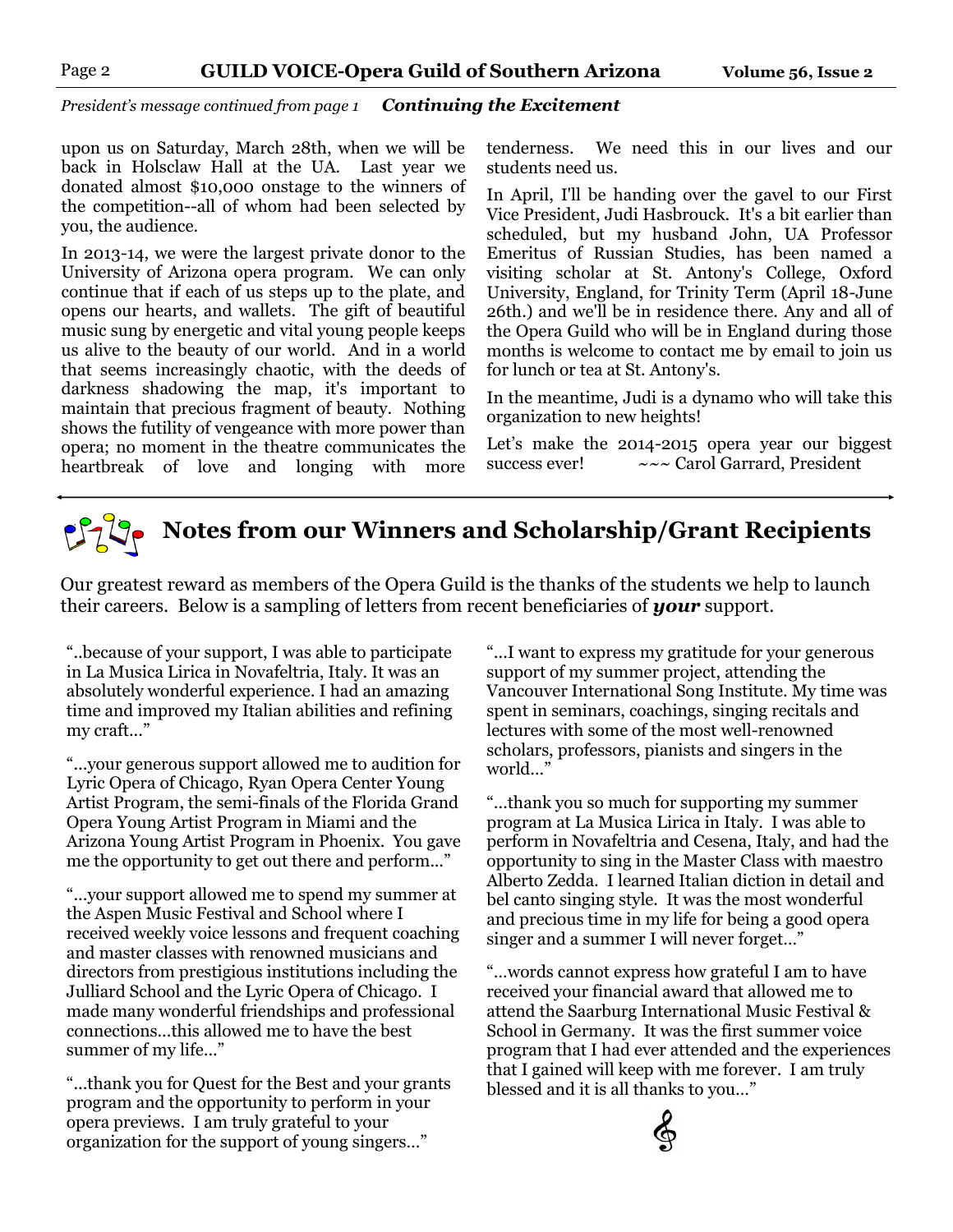# *Operatic Events Not to Be Missed:*

# **Opera at Reel Arts 6 Theater**

292-2430 4690 N. Oracle Rd, Tucson

**[www.reelarts6.com](http://www.reelarts6.com)** Filmed performances

**Admission: Adults \$17 / Seniors & Students \$15**

### **Monday, January 26th** *The Barber of Seville, Opera de Paris* 10:30 a.m. **Wednesday, January 28th** *L'elisir d'amore, Royal Opera House* 11:00 a.m. **Saturday, February 7th** *La Forza del Destino*, Opera de Paris 10:30 a.m. **Wednesday, February 11th** *La Forza del Destino*, Opera de Paris 6:00 p.m. **Monday, February 23rd** *La Forza del Destino*, Opera de Paris 10:30 a.m. **Wednesday, April 1st** *Der Fliegende Hollander*, Royal Opera House 11:00 a.m. **Saturday, April 16th** *Der Fliegende Hollander*, Royal Opera House 11:00 a.m.

# **UA Opera Theater**

**SPRING 2015 PRODUCTION:**

**Friday, Saturday, Sunday, April 10-12**

# **Two Menotti Classics!**

**The Medium (1947),** in English

This short two-act dramatic opera opened on Broadway at the Ethel Barrymore Theater over 50 years ago. The tragedy of a woman, Madame Flora, caught between two worlds, reality and the supernatural, unfolds with her daughter, Monica, and her mute friend, Toby. Leading the cast are Mackenzie Romriell, Clare Demer and Melanie Alameda.

### **The Old Maid and the Thief (1939),** in English

This one-act work was conceived as a radio opera, and later staged. Miss Todd, sung by Erin McMullen, invites a handsome young drifter, portrayed by Matthew LaRochelle, to stay with her. Suddenly strange thefts begin to occur about town. But WHO is the culprit?

**Support OGSA's** Quest for the Best! **Saturday, March 28, at 1:oo p.m. UA Music Bldg, Holsclaw Hall** 

Southern Arizona's best undergraduate and graduate voice students will compete for \$8000 in cash awards to further their education, and you the audience are the judges! Afterward, enjoy wine and hors d'oeuvres, and chat with these exciting young artists. Advance tickets are \$50 per person (\$30 tax-deductible); only \$20 for all students and for Fine Arts faculty and staff. Reserve now, because prices are higher at the door.

Students always tell us that Quest is their favorite performing event of the year, and they do their best for us; please do your best by contributing toward an award. Arizona Opera recognizes the importance of Quest by funding our highest undergraduate award of \$1000. But we can't make it happen without *your* support!

A message in our Quest for the Best Program Book is a good way to honor or memorialize a music lover, promote a business, or just cheer on our students. Get a 1/8 page for \$125, up to a full page for \$1000. Donations of any amount are welcome, and will be recognized in the Program.

To reserve, donate or learn more visit [www.azogsa.org](http://www.azogsa.org) or contact Reservation Chair Patrick Schifano at (520) 825-1563 or by email at **buonasorte2@gmail.com**.

## **See you at** Quest!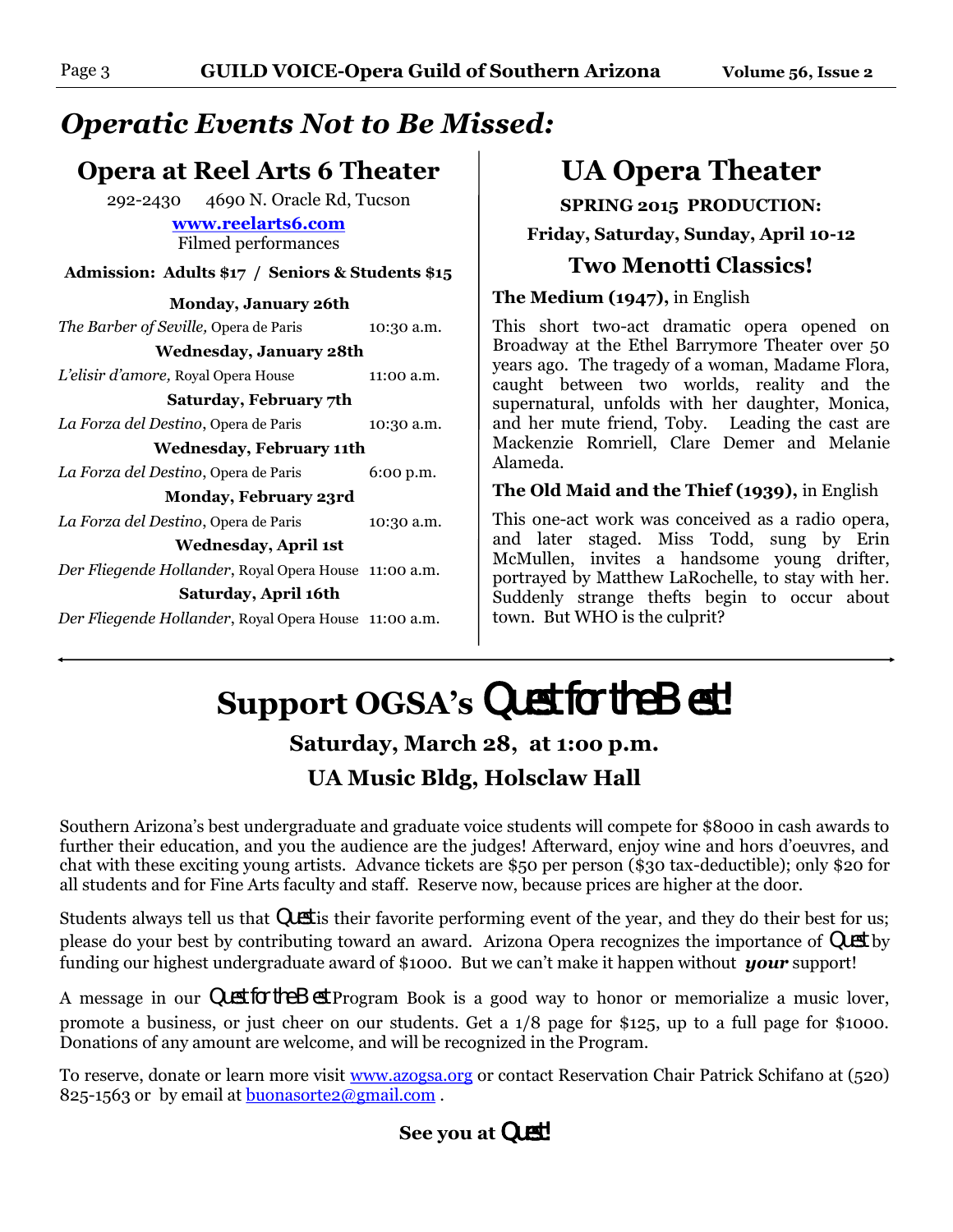# *Quest for the Best* **Award to Honor Vivian and Robert Weede**



The OGSA Board has named the top graduate student award of \$1500 at our twelfth annual *Quest for the Best* vocal competition in honor of longtime stalwarts Vivian and Robert Weede, Jr. Bob and Vivian sang leading roles together in *La Traviata*, *Madame Butterfly*, *Die Fledermaus*, *Carmen* and *The Gypsy Baron*. Bob also enjoyed a marketing and management career with a major paper corporation.

Upon retirement the Weedes moved to Southern Arizona where Bob and a friend founded the Greater Oro Valley Arts Council in 1997. GOVAC grew to become Southern Arizona Arts & Cultural Alliance, a presenter of over 150 events, including *Opera 101*.

Vivian Weede has sung leading roles in *La Traviata, La Boheme,* 

*Tosca, Pagliacci, Eugene Onegin* and *Carmen* with Seattle Opera, Rochester Symphony, San Francisco Opera, West Bay Opera and New Orleans Opera. She studied at the Manhattan School of Music and Louisiana State University, and with her father-in-law, Metropolitan Opera baritone Robert Weede, prior to studies in Italy with Franco Ferraris. She has narrated many opera previews for the Opera Guild, has chaired our preview committee, and is a past President of the Opera Guild.

The Weedes will be recognized during *Quest for the Best* at 1:00 p.m. on March 28, 2015, at the UA School of Music's Holsclaw Hall. To reserve and donate, see page 3. Donations in honor of the Weedes are particularly appropriate this year.





# **OGSA VIP Tour to the Musical Instrument Museum**

by Mary Casady

You shoulda been there! Eighteen Opera Guild members enjoyed a day long trip for a tour of the Musical instrument Museum in Phoenix. Early on November 20 we boarded a luxury bus and enjoyed breakfast and coffee on the way. We toured the Museum on our own for about an hour and then met with our tour guides for a VIP tour of the behind the scenes workshops areas not open to the public. We saw the special humidity controlled facilities where instruments are cleaned and refurbished before placing in the many

displays. We saw delicate antique pianos and stringed instruments in various stages of repair. Then we toured the area where costumes from opera productions are cleaned and repaired. Just for fun we had a little contest to see if we could recognize the operas by looking at the costumes being made ready for public display. We saw a gown from a production of *Anna Bolena* and a uniform worn by Luciano Pavarotti performing in *The Daughter of the Regiment*.

Then back to the public area where we enjoyed drumming and listening to a computer-controlled steam pipe organ just to mention a few. MIM is a beautiful and fascinating place with more displays than one can really absorb in a day. On the way home, we enjoyed wine and more food and conversation for a relaxing end to a fun day. Many thanks to Judi Hasbrouck for arranging such a delightful event.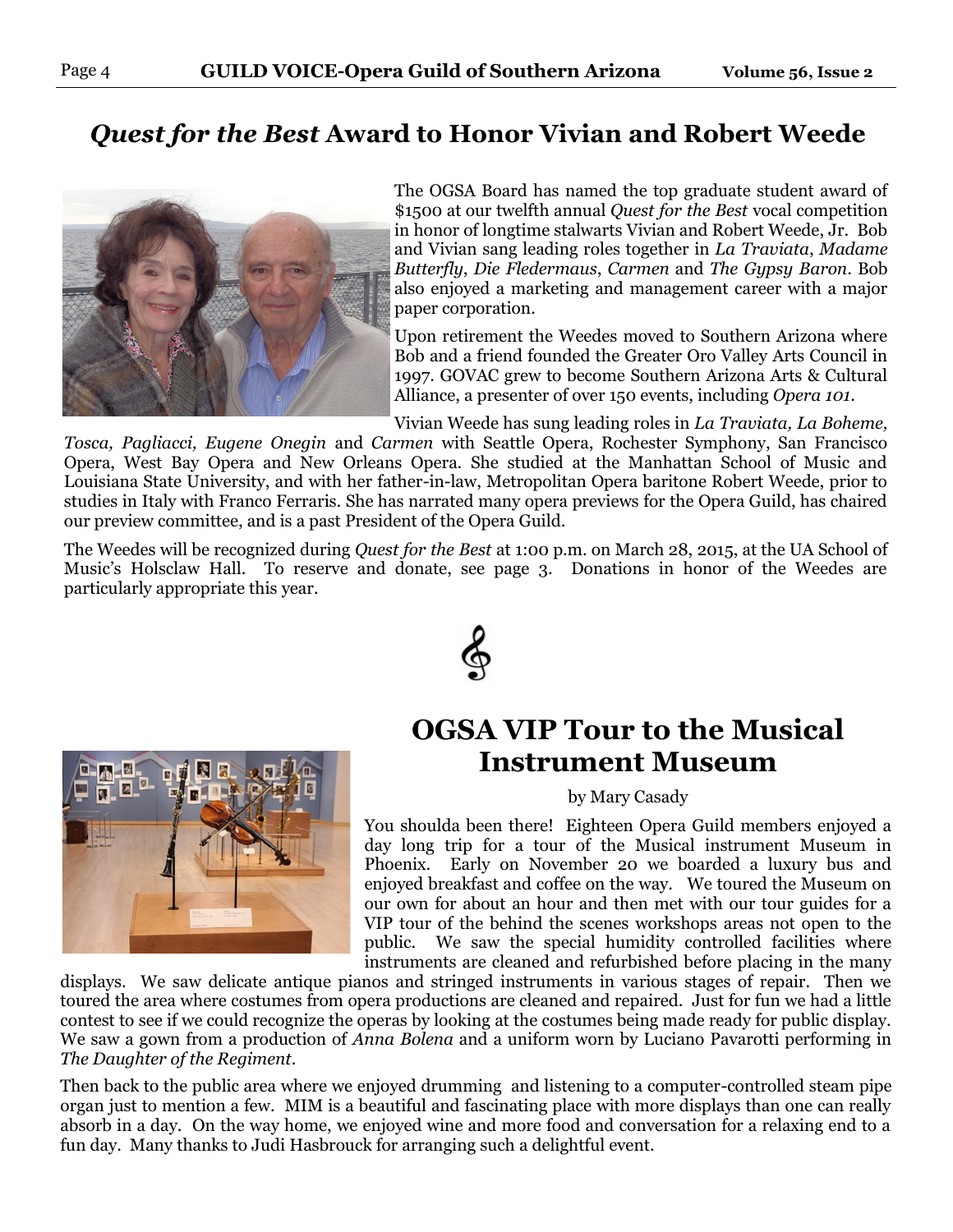# **Report on our Opera Previews**

by Philippe Bodin

Our 2014-15 previews season began with the exciting new mariachi opera *Cruzar la Cara de la Luna* (Crossing the Face of the Moon) concerning the separation of families across the US-Mexico border. Our preview featured a 6-person ensemble from Tucson-based Mariachi Sonido de Mexico with lead vocalist Diana Olivares, a UA music student and *Quest for the Best* winner. Narrators were Joshua Borths, education director of Arizona Opera, and our own Susan Stokes. Our audiences were thrilled! A second opera by the same composer is in the works.

Verdi's *Rigoletto*, our second preview, featured baritone Laurence Alexander in the title role, a role he has sung many times on the professional stage. Soprano Mary Paul sang the part of Rigoletto's daughter Gilda, and tenor Francisco Renteria was the Duke. Mezzo-soprano Mackenzie Romriell joined the others as Maddelena for the celebrated Quartet. Our singers, every bit the equal of those who performed the opera at the Music Hall, received enthusiastic applause from our audiences. Bonnie Bird, long-time OGSA supporter and member of our Advisory Council, was our accompanist, and Charles Roe, recently retired head of the Opera Program at UA, narrated. This was an outstanding show from start to finish.

#### **UPCOMING PREVIEWS**

#### *Say Hello to Opera Brown Bag Opera*

Oro Valley Public Library—3pm Grace-St. Paul's Episcopal Church—Noon 1305 W Naranja Ave, Oro Valley 594-5580 2331 E Adams Street, Tucson 327-6857

Monday, February 23, 2015 - *The Magic Flute* Friday, February 276, 2015 -*The Magic Flute* Wednesday, April 8, 2015 - *The Daughter of the Regiment* Friday, April 8, 2015 - *The Daughter of the Regiment*

# *Membership Matters:* **Join Online**

**New members are always WELCOME any time!!!** Renewals are due **July 1, 2015**.

You can securely join, renew and donate on our website, [www.azogsa.org.](http://www.azogsa.org)

### **Welcome New Members**

These members have joined since the last newsletter. Please add them to your Member Directory.

| 746-1354 | Burke, Carole<br>1302 W Ajo Way #133                        | 85713 |
|----------|-------------------------------------------------------------|-------|
| 746-4945 | Dolter, Catherine<br>1302 W Ajo Way #104                    | 85713 |
| 425-1545 | Korn, Diane & Greenbaum,<br>Gary<br>37413 S Ocotillo Canyon | 85739 |
| 298-8730 | McDonald, Margaret<br>6338 E Calle de Alberto               | 85710 |

## **We Have Winners!**

UA School of Music has again shown their support of OGSA's preview program by giving us vouchers good for admission to virtually all of their productions, including concerts, competitions, and the two student operas.

At every preview we award these vouchers to the two winners of our raffle. The winners at *Cruzar la Cara de la Luna* preview at Oro Valley were OGSA member Joan Peet (and another lucky audience member whose name we neglected to record); at Grace-St. Paul's, Mary Londsdale Baker, and OGSA member Marianne Vivirito. The *Rigoletto* preview winners in Oro Valley were Maud Koch and Joan Schrepfer; at Grace-St. Paul's, Steve Grisillo and Peggy MacDonald. And the *Eugene Onegin* preview, the winners at Oro Valley were Dorothy Salerno and OGSA members Raphaela & Robert Consigli; at Grace-St. Paul's, OGSA members Felicia Sanders May and Joan Cox and her friends Mary and Art Foushee.

We are most thankful to Ingvi Kallen, UA School of Music, for providing these vouchers.